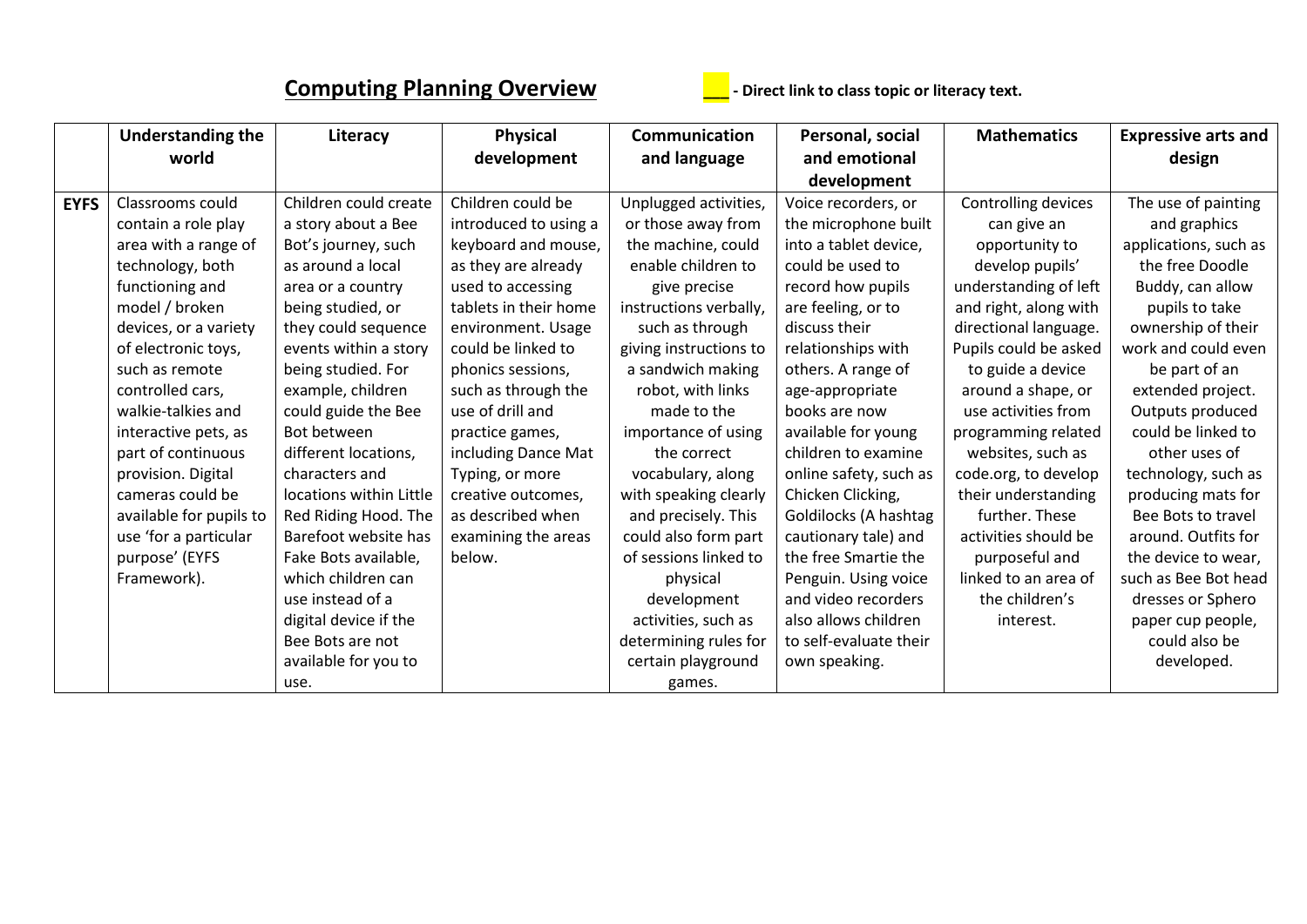| Year<br>1 | <b>Autumn 1: Getting</b><br><b>Started</b><br>Skills covered:<br>Introducing to logging<br>in and saving own                                                                                                                                                                                          | <b>Autumn 2: Code Studio</b><br>Skills covered:<br>Learning the rules to<br>safely visit places                                                                                                                                             | <b>Spring 1: Programming</b><br><b>Bee Bots</b><br>Skills covered:                                                                                                                                                                                                                                                                     | <b>Spring 2: Code Studio</b><br>Skills covered:<br>Writing programs to                                                                                                                                                                                    | <b>Summer 1: Introduction to</b><br>Data                                                                                                                                                                                                                                                                                                                                                                                                                                                                                      | <b>Summer 2: Code Studio</b><br>Free play/consolidation                                                                                                                                                                                                                         |
|-----------|-------------------------------------------------------------------------------------------------------------------------------------------------------------------------------------------------------------------------------------------------------------------------------------------------------|---------------------------------------------------------------------------------------------------------------------------------------------------------------------------------------------------------------------------------------------|----------------------------------------------------------------------------------------------------------------------------------------------------------------------------------------------------------------------------------------------------------------------------------------------------------------------------------------|-----------------------------------------------------------------------------------------------------------------------------------------------------------------------------------------------------------------------------------------------------------|-------------------------------------------------------------------------------------------------------------------------------------------------------------------------------------------------------------------------------------------------------------------------------------------------------------------------------------------------------------------------------------------------------------------------------------------------------------------------------------------------------------------------------|---------------------------------------------------------------------------------------------------------------------------------------------------------------------------------------------------------------------------------------------------------------------------------|
|           |                                                                                                                                                                                                                                                                                                       |                                                                                                                                                                                                                                             |                                                                                                                                                                                                                                                                                                                                        |                                                                                                                                                                                                                                                           |                                                                                                                                                                                                                                                                                                                                                                                                                                                                                                                               |                                                                                                                                                                                                                                                                                 |
|           | work.<br>Recognising common<br>uses of information<br>technology.<br>Knowing what to do if<br>they have concerns<br>about content or<br>contact online.<br>Creating digital art<br>using an online paint<br>tool.<br>Locating where keys<br>are on the keyboard.<br>Developing basic<br>mouse skills. | online.<br>Sequencing by<br>$\bullet$<br>clicking and dragging<br>to finish puzzles.<br>Writing instructions<br>$\bullet$<br>to get the Flurb to the<br>fruit.<br>Programming Scrat<br>the sabre-toothed<br>squirrel to reach the<br>acorn. | Using Bee-Bots to<br>$\bullet$<br>navigate an area and<br>constructing simple<br>algorithms, through<br>the story of The Lion<br>Inside.<br>Learning how to<br>explore and tinker<br>with hardware to find<br>out how it works.<br>Applying computing<br>$\bullet$<br>concepts to real<br>world situation in an<br>unplugged activity. | help Scrat reach the<br>acorn.<br>Helping BB-8 collect<br>$\bullet$<br>the scrap metal.<br>Solving bigger<br>$\bullet$<br>problems using loops<br>with the Flurb.<br>Using loops to help<br>Scrat the sabre-<br>toothed squirrel to<br>cover more ground. | Skills covered:<br>Learning about what<br>data is and how it can<br>be represented and<br>using these skills to<br>show the findings of a<br>minibeast hunt.<br>Using technology<br>purposefully to create,<br>organise, store,<br>manipulate and<br>retrieve digital<br>content.<br>Selecting software<br>appropriately.<br>Recognising uses of<br>technology beyond<br>school.<br>Each year group will be expected to implement computing skills in another lesson to ensure computing is taught in a cross-curricular way. | Skills covered:<br>Collecting treasure<br>underground with<br>Laurel the adventurer.<br>Using loops and<br>$\bullet$<br>patterns to finish the<br>images.<br>Moving and shouting<br>when given an<br>instruction to model<br>algorithms.<br>Creating your own<br>game or story. |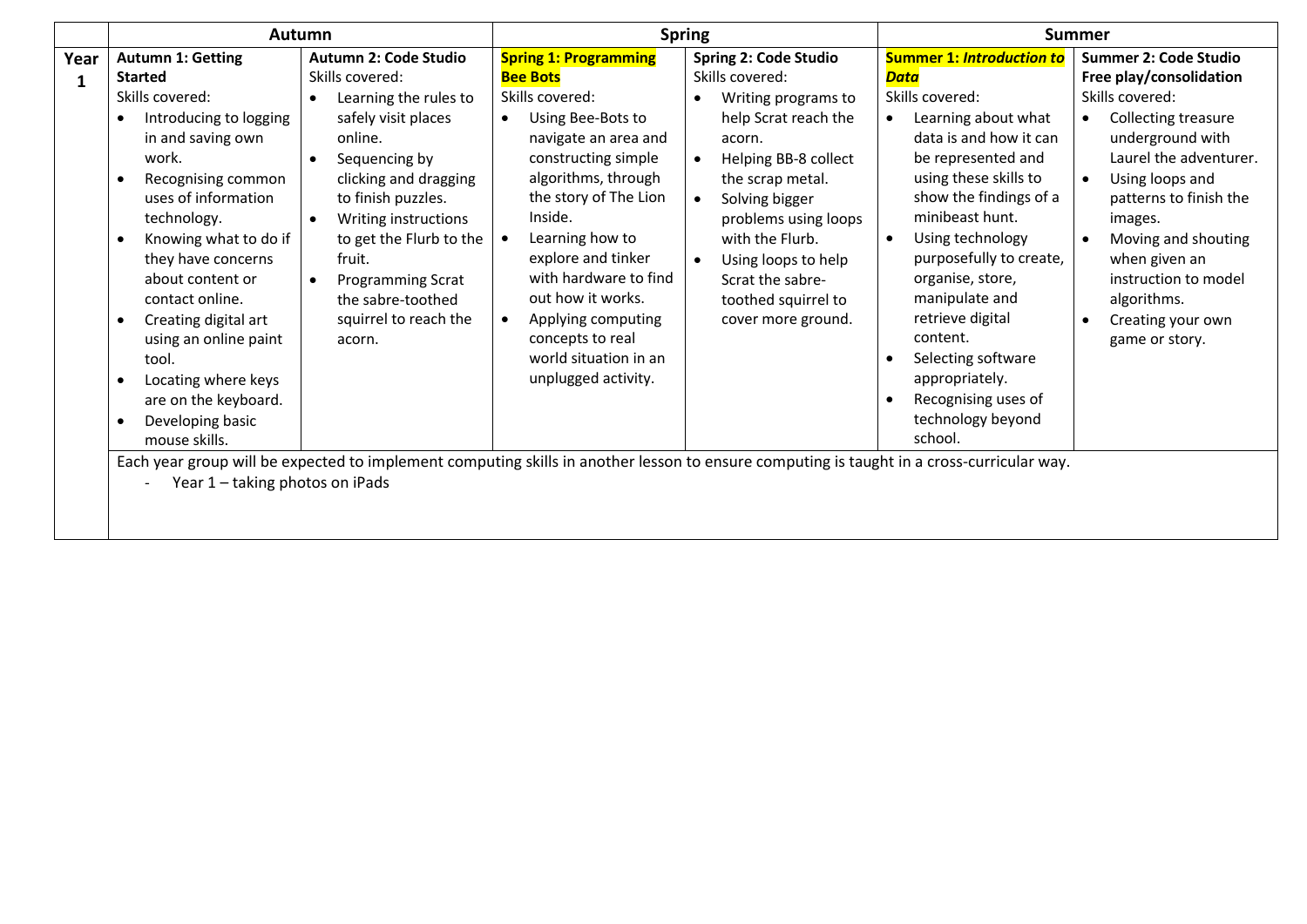| Year           | Autumn 1: What is a                                                                                                                                                                                                                                                                                                                          | Autumn 2: Code Studio                                                                                                                                                                                                                                                                                             | <b>Spring 1: Word</b>                                                                                                                                                                                                                                                                                                                   | Spring 2: Code Studio                                                                                                                                                                                                                                 | <b>Summer 1: International</b>                                                                                                                                                                                                                                                                                           | <b>Summer 2: Code Studio</b>                                                                                                                                                                                                                                |  |
|----------------|----------------------------------------------------------------------------------------------------------------------------------------------------------------------------------------------------------------------------------------------------------------------------------------------------------------------------------------------|-------------------------------------------------------------------------------------------------------------------------------------------------------------------------------------------------------------------------------------------------------------------------------------------------------------------|-----------------------------------------------------------------------------------------------------------------------------------------------------------------------------------------------------------------------------------------------------------------------------------------------------------------------------------------|-------------------------------------------------------------------------------------------------------------------------------------------------------------------------------------------------------------------------------------------------------|--------------------------------------------------------------------------------------------------------------------------------------------------------------------------------------------------------------------------------------------------------------------------------------------------------------------------|-------------------------------------------------------------------------------------------------------------------------------------------------------------------------------------------------------------------------------------------------------------|--|
| $\overline{2}$ | computer?                                                                                                                                                                                                                                                                                                                                    | Skills covered:                                                                                                                                                                                                                                                                                                   | processing                                                                                                                                                                                                                                                                                                                              | Skills covered:                                                                                                                                                                                                                                       | <b>Space Station</b>                                                                                                                                                                                                                                                                                                     | and Free                                                                                                                                                                                                                                                    |  |
|                | Skills covered:                                                                                                                                                                                                                                                                                                                              | Learning about your                                                                                                                                                                                                                                                                                               | Skills covered:                                                                                                                                                                                                                                                                                                                         | Helping the Harvester                                                                                                                                                                                                                                 | Skills covered:                                                                                                                                                                                                                                                                                                          | play/consolidation                                                                                                                                                                                                                                          |  |
|                | Exploring exactly<br>what a computer is,<br>identifying and<br>learning how inputs<br>and outputs work.<br>Understanding what a<br>$\bullet$<br>computer is and the<br>role of individual<br>components.<br>Understand how<br>$\bullet$<br>computers are used<br>in the wider world<br>and designing their<br>own computerised<br>invention. | digital footprint and<br>how to stay safe<br>when visiting<br>websites.<br>Programming your<br>classmates to step<br>carefully from place<br>to place.<br>Helping Red the<br>$\bullet$<br>Angry Bird follow the<br>path to the naughty<br>pig.<br>Creating programs to<br>help the Angry Bird<br>move through the | Using their<br>$\bullet$<br>developing word<br>processing skills,<br>pupils write simple<br>messages to friends<br>and learn why we<br>must be careful about<br>who we talk to online.<br>Using word<br>$\bullet$<br>processing software<br>to type and reformat<br>text.<br>Understanding the<br>importance of staying<br>safe online. | collect vegetables<br>along a path.<br>Using repeat loops to<br>make sprites have a<br>dance party.<br>Helping the Harvester<br>collect even more,<br>using loops!<br>Programming Laurel<br>the adventurer to<br>collect treasure in an<br>open cave. | Building on their<br>understanding of how<br>computers sense the<br>world around us,<br>pupils learn how data<br>is collected, used and<br>displayed to keep<br>astronauts safe on<br>board the ISS<br>Using technology to<br>create and label<br>images and to put<br>data into a<br>spreadsheet.<br>Considering inputs | Skills covered:<br>Using patterns and<br>loops to finish the<br>images.<br>Sketching your own<br>smartphone app.<br>Moving or shouting<br>when given a command<br>to model algorithms.<br>Using events to create<br>a story or make an<br>interactive game. |  |
|                |                                                                                                                                                                                                                                                                                                                                              | maze.                                                                                                                                                                                                                                                                                                             |                                                                                                                                                                                                                                                                                                                                         |                                                                                                                                                                                                                                                       | and outputs to<br>understand how<br>sensors work.                                                                                                                                                                                                                                                                        |                                                                                                                                                                                                                                                             |  |
|                | Each year group will be expected to implement computing skills in another lesson to ensure computing is taught in a cross-curricular way.<br>Year 2 – use a search engine to research a topic                                                                                                                                                |                                                                                                                                                                                                                                                                                                                   |                                                                                                                                                                                                                                                                                                                                         |                                                                                                                                                                                                                                                       |                                                                                                                                                                                                                                                                                                                          |                                                                                                                                                                                                                                                             |  |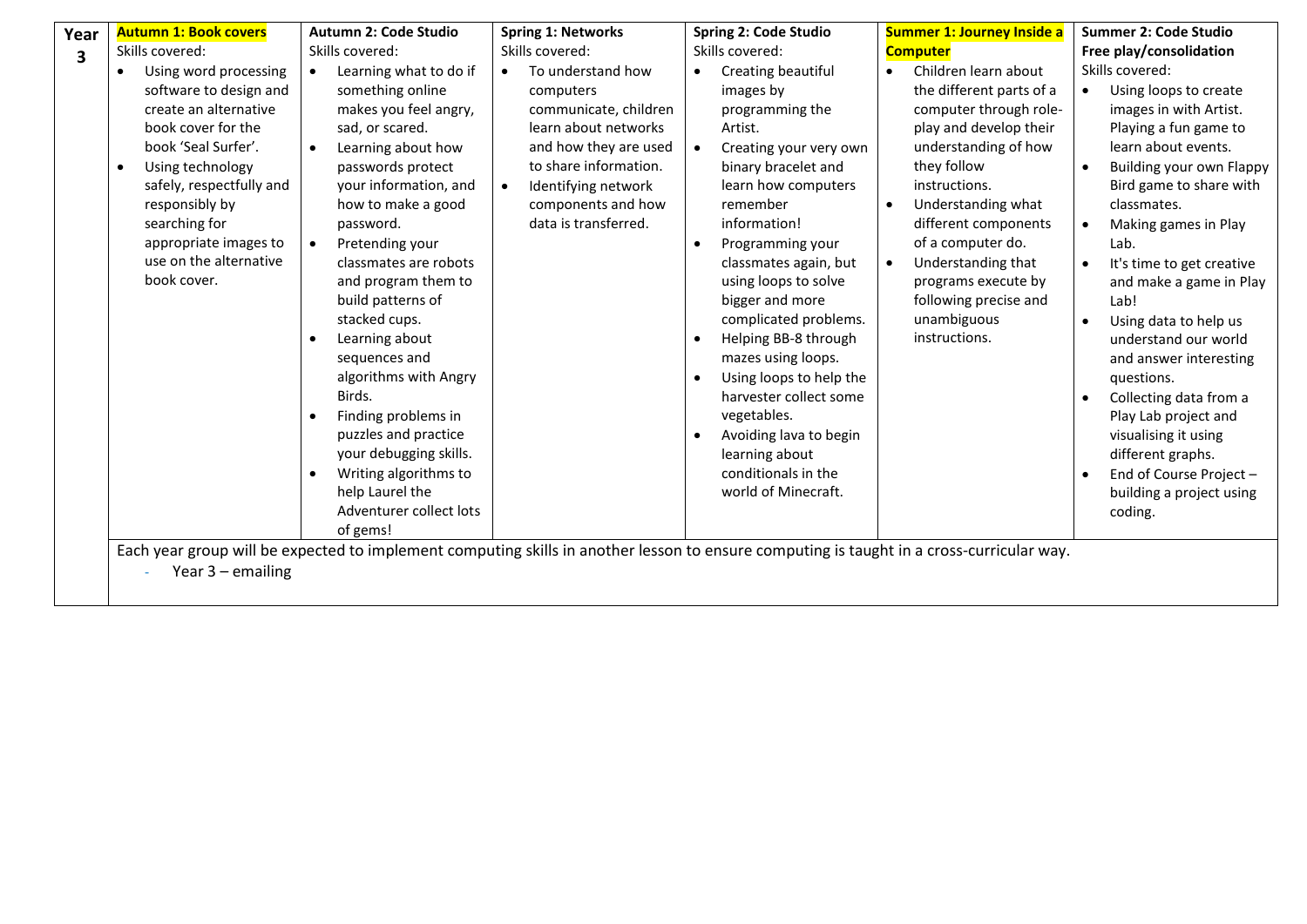| Year | <b>Autumn 1: Using Publisher</b>                                                                                                                                                                                                                                                                                                                                                            | <b>Autumn 2: Anglo-Saxon Flip</b>                                                                                                                                                                                                                                                                                                                                                                                                                                                                                                                                                                                                      | Spring 1: How the Internet                                                                                                                                                                                              | <b>Spring 2: Code Studio</b>                                                                                                                                                                                                                                                                                                                                                                            | <b>Summer 1: HTMLs</b>                                                                                                                                                                                                                                                                                                                                                                                                                                                                                                                                                                                                                                                    | Summer 2: Code Studio                                                                                                                                                                                                                                                                                                                                                                                          |
|------|---------------------------------------------------------------------------------------------------------------------------------------------------------------------------------------------------------------------------------------------------------------------------------------------------------------------------------------------------------------------------------------------|----------------------------------------------------------------------------------------------------------------------------------------------------------------------------------------------------------------------------------------------------------------------------------------------------------------------------------------------------------------------------------------------------------------------------------------------------------------------------------------------------------------------------------------------------------------------------------------------------------------------------------------|-------------------------------------------------------------------------------------------------------------------------------------------------------------------------------------------------------------------------|---------------------------------------------------------------------------------------------------------------------------------------------------------------------------------------------------------------------------------------------------------------------------------------------------------------------------------------------------------------------------------------------------------|---------------------------------------------------------------------------------------------------------------------------------------------------------------------------------------------------------------------------------------------------------------------------------------------------------------------------------------------------------------------------------------------------------------------------------------------------------------------------------------------------------------------------------------------------------------------------------------------------------------------------------------------------------------------------|----------------------------------------------------------------------------------------------------------------------------------------------------------------------------------------------------------------------------------------------------------------------------------------------------------------------------------------------------------------------------------------------------------------|
|      | Skills covered:                                                                                                                                                                                                                                                                                                                                                                             | <b>Books</b>                                                                                                                                                                                                                                                                                                                                                                                                                                                                                                                                                                                                                           | <b>Works</b>                                                                                                                                                                                                            | Skills covered:                                                                                                                                                                                                                                                                                                                                                                                         | Skills covered:                                                                                                                                                                                                                                                                                                                                                                                                                                                                                                                                                                                                                                                           | Free play/consolidation                                                                                                                                                                                                                                                                                                                                                                                        |
| 4    | Selecting using and<br>combining a variety of<br>software to design and<br>create a range of<br>programs, systems and<br>content that accomplish<br>given goals.<br>Understanding<br>$\bullet$<br>opportunities offered by<br>the World Wide Web<br>for communication and<br>collaboration.<br><b>Code Studio</b><br>Skills covered:<br>Programming<br>٠<br>classmates to draw<br>pictures. | Skills covered:<br>Using search<br>$\bullet$<br>technologies effectively<br>to learn about flip<br>books.<br>Selecting, using and<br>$\bullet$<br>combining Pivot<br>Animator and Google<br>searches to design and<br>create a flip book that<br>accomplishes a given<br>goal.<br><b>Code Studio</b><br>Skills covered:<br>Using code to create<br>$\bullet$<br>artwork in teams.<br>Learning how to debug<br>$\bullet$<br>code (fixing problems in<br>code).<br>Making your own video<br>$\bullet$<br>game using specific<br>events.<br>Repeating blocks to help<br>$\bullet$<br>Scrat reach the acorn as<br>efficiently as possible. | Skills covered:<br>Understanding<br>$\bullet$<br>computer networks,<br>including the internet.<br>Identifying components<br>$\bullet$<br>of a network and<br>understand how they<br>used to connect to the<br>Internet. | Making art using loops<br>with the Artist.<br>Creating nested loops.<br>$\bullet$<br>Playing games that<br>$\bullet$<br>involve earning points<br>under certain conditions<br>to expand our<br>knowledge of<br>conditionals.<br>Programming Bee to<br>use conditionals when<br>collecting honey and<br>nectar.<br>Increasing our<br>understanding of while<br>loops.<br>Using 'until' loops in<br>Maze. | Recognising that<br>information on the<br>Internet might not be<br>true or correct.<br>Using technology safely,<br>by recognising<br>acceptable/unacceptable<br>behaviour and knowing<br>what to do when they<br>have concerns about<br>content or contact<br>online.<br>Understanding that<br>websites can be altered<br>by exploring the code<br>beneath the site.<br>Designing, writing and<br>debugging programs that<br>accomplish specific<br>goals.<br>Solving problems by<br>decomposing them into<br>smaller parts.<br>Each year group will be expected to implement computing skills in another lesson to ensure computing is taught in a cross-curricular way. | Skills covered:<br>Practicing when to use<br>each type of conditional<br>and deciding what to do.<br>Learning how computers<br>store pictures using a<br>language with only two<br>options.<br>Learning how to make<br>images using only 0s and<br>$1s$ .<br>Discussing the difference<br>between safe and private<br>information.<br>Time to celebrate by<br>programming your own<br>interactive dance party. |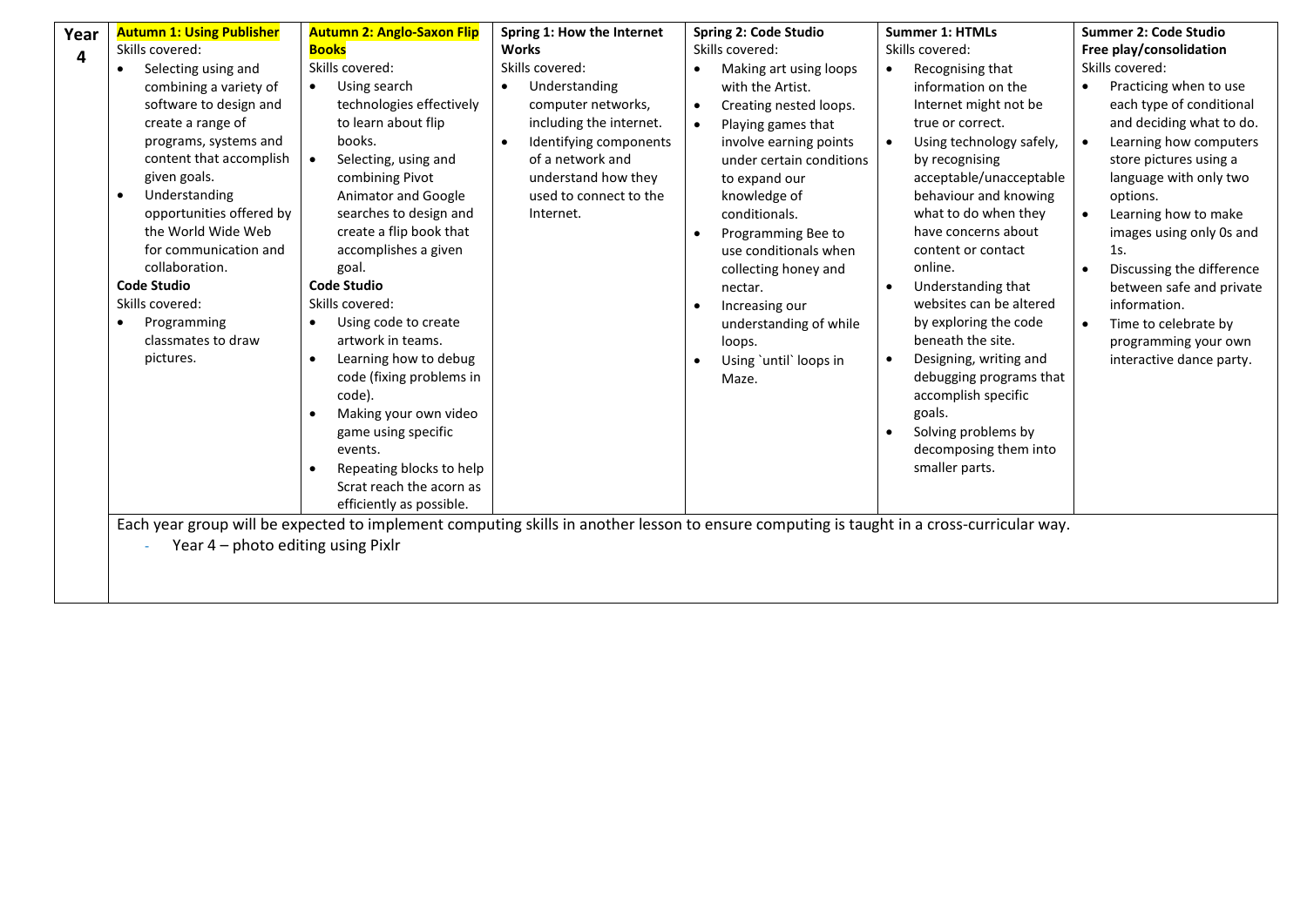| Year | <b>Autumn 1: Web Pages</b>                                                                                                                                                                                                                      | Autumn 2: Code Studio                                                                                                                                                                                                                                                                                                                                                                                                                         | Spring 1: Code Studio                                                                                                                                                                                                                                                                                                                                                                                                                                                                                                     | <b>Spring 2: Mars Rover</b>                                                                                                                                                                                                                                                                                                                                   | Summer 1: Code Studio                                                                                                                                                                                                                                                                                                                                                                                            | <b>Summer 2: Online Safety</b>                                                                                                                                                                                                                                                                                                                                                                                                                                                             |
|------|-------------------------------------------------------------------------------------------------------------------------------------------------------------------------------------------------------------------------------------------------|-----------------------------------------------------------------------------------------------------------------------------------------------------------------------------------------------------------------------------------------------------------------------------------------------------------------------------------------------------------------------------------------------------------------------------------------------|---------------------------------------------------------------------------------------------------------------------------------------------------------------------------------------------------------------------------------------------------------------------------------------------------------------------------------------------------------------------------------------------------------------------------------------------------------------------------------------------------------------------------|---------------------------------------------------------------------------------------------------------------------------------------------------------------------------------------------------------------------------------------------------------------------------------------------------------------------------------------------------------------|------------------------------------------------------------------------------------------------------------------------------------------------------------------------------------------------------------------------------------------------------------------------------------------------------------------------------------------------------------------------------------------------------------------|--------------------------------------------------------------------------------------------------------------------------------------------------------------------------------------------------------------------------------------------------------------------------------------------------------------------------------------------------------------------------------------------------------------------------------------------------------------------------------------------|
| 5    | Skills covered:                                                                                                                                                                                                                                 | Skills covered:                                                                                                                                                                                                                                                                                                                                                                                                                               | Skills covered:                                                                                                                                                                                                                                                                                                                                                                                                                                                                                                           | Skills covered:                                                                                                                                                                                                                                                                                                                                               | Skills covered:                                                                                                                                                                                                                                                                                                                                                                                                  | <b>Leaflets</b>                                                                                                                                                                                                                                                                                                                                                                                                                                                                            |
|      | Developing searching<br>skills and learning how<br>to identify trustworthy<br>sources.<br>Recognising that<br>information on the<br>Internet might be<br>biased.<br>Knowing how to use<br>key words to quickly<br>find accurate<br>information. | Writing your own<br>programs by<br>sequencing in the<br>maze.<br>Make images with<br>Artist.<br>Learning about<br>conditionals in the<br>world of Minecraft.<br>Giving instructions to a<br>$\bullet$<br>computer under<br>certain conditions in a<br>fun and challenging<br>series.<br>Thinking about what<br>commands are needed<br>to get the appropriate<br>result when playing a<br>game.<br>Learning how to create<br>and edit sprites. | Learning the difference<br>$\bullet$<br>between information<br>that is safe to share<br>and information that is<br>private.<br>Creating an interactive<br>$\bullet$<br>poster with SpriteLab<br>and applying<br>understanding of<br>sharing personal and<br>private information on<br>the web.<br>Learning about<br>$\bullet$<br>accessibility and the<br>value of empathy<br>through thinking of<br>and designing<br>accessible solutions for<br>hypothetical apps.<br><b>Building understanding</b><br>of nested loops. | Exploring inputs and<br>outputs as well as<br>Binary numbers to<br>understand how the<br><b>Mars Rover transmits</b><br>and receives data.<br>Understanding how<br>scientists are able to<br>control the Mars Rover<br>to explore another<br>planet.<br>Recognising that<br>computers transfer<br>data in binary and<br>understand simple<br>binary addition. | Use nested loops to<br>$\bullet$<br>create patterns in ice.<br>Learning about<br>$\bullet$<br>functions through lyrics<br>from songs and<br>creating efficient code.<br>Making complex<br>$\bullet$<br>drawings more easily<br>with the help of<br>functions.<br>End of Course Project -<br>finding inspiration and<br>developing a plan to<br>unleash creativity<br>alongside our<br>knowledge of<br>functions. | Free play/consolidation<br>Skills covered:<br>Creating an online safety<br>resource for younger<br>children using tools such<br>as presentation<br>software, video tools or<br>a simple stop-motion<br>animation.<br>Recognising that<br>information on the<br>Internet might not be<br>true or correct.<br>Using technology safely,<br>by recognising<br>acceptable/unacceptable<br>behaviour and knowing<br>what to do when they<br>have concerns about<br>content or contact<br>online. |
|      |                                                                                                                                                                                                                                                 | Year 5 - creating a PowerPoint to display information                                                                                                                                                                                                                                                                                                                                                                                         |                                                                                                                                                                                                                                                                                                                                                                                                                                                                                                                           |                                                                                                                                                                                                                                                                                                                                                               | Each year group will be expected to implement computing skills in another lesson to ensure computing is taught in a cross-curricular way.                                                                                                                                                                                                                                                                        |                                                                                                                                                                                                                                                                                                                                                                                                                                                                                            |
|      |                                                                                                                                                                                                                                                 |                                                                                                                                                                                                                                                                                                                                                                                                                                               |                                                                                                                                                                                                                                                                                                                                                                                                                                                                                                                           |                                                                                                                                                                                                                                                                                                                                                               |                                                                                                                                                                                                                                                                                                                                                                                                                  |                                                                                                                                                                                                                                                                                                                                                                                                                                                                                            |